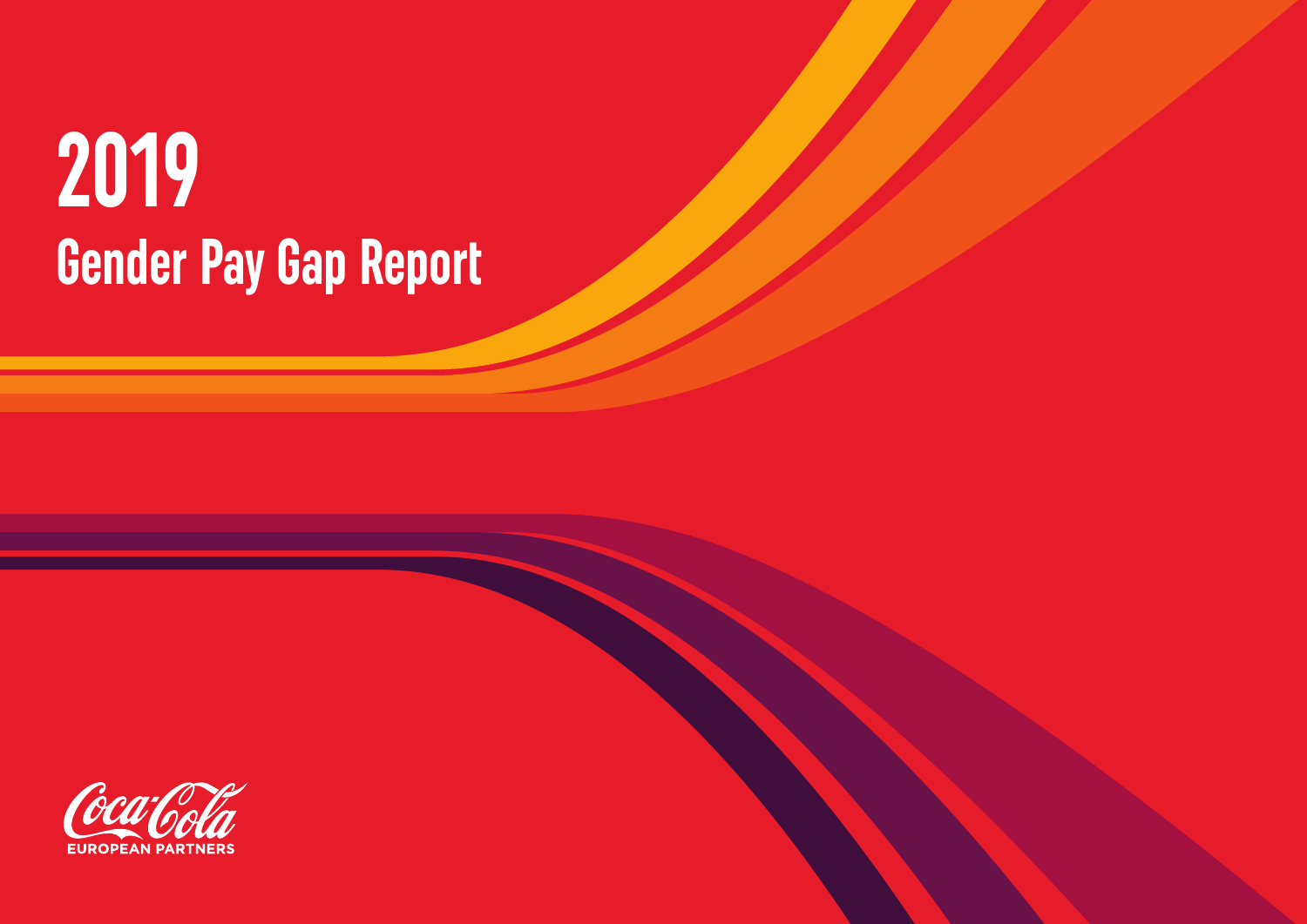### **2019 Gender Pay Gap Report**

At Coca-Cola European Partners (CCEP) Great Britain Limited we are committed to building an inclusive and diverse business, reflective of society, and the customers, communities and markets we operate in based on clear principles of fairness and equality for all colleagues. Creating a positive gender balance in our workforce has been a core focus for many years, embedded in our approach to our culture, governance and people.

As part of this we have tracked gender pay data in our business for several years and in early 2018, we produced the first report focused specifically on our gender pay gap. Since then we have continued to develop and expand our efforts to improve gender balance, as part of a revamped Inclusion & Diversity strategy driven by the Senior Leadership Team and our dedicated Inclusion & Diversity Groups. This strategy — entitled Be Yourself, Be Valued, Belong aims to create a workplace environment that builds confidence and supports ambitions for all, regardless of difference, background or personality.

Within this strategy there are core pillars that support our action plan on gender diversity, which include the following:

## 50% **Accountability:**

Our leadership team is committed to increasing the number of women in management and leadership positions, with an aspiration of reaching 50% in GB by 2025. In 2017 women accounted for 35% of these positions, a figure that rose to 38% in 2018 and to 40% in 2019. This progress contributes to our CCEP-wide EU ambition of 40% of women in senior leadership positions by 2025. In 2019, our CEO additionally signed the LEAD Pledge committing to accelerate gender parity within CCEP.



Our inclusivity commitments, programmes and content are now embedded across all parts of the business, from strategic leadership planning to new colleague inductions, and in our interactions with external stakeholders. The formation of colleague networks and action groups is a key part of this. Our Women's Network initiative - has now evolved into an overarching Inclusive Networks programme bringing together colleagues from all genders across the business at regular events designed to challenge and inspire people to play an active role in shaping our culture.

**Figure 1.0**



We actively seek gender balance in our candidate shortlists, spanning all roles and levels from apprentices to senior leaders. As a manufacturing business, CCEP has traditionally had a higher proportion of male employees and applicants, however our aim is to achieve 50/50 gender balanced candidate recruitment slates. We also ensure diversity within our hiring teams and inclusion in their selection practices – for example through dedicated training to address the potential for unconscious bias.



Our 'Women in Leadership' programme includes both formal and informal development and support interventions for women in management positions and we have a range of learning and mentoring programmes for female talent to help them maximise their full potential in our business. In 2019 we additionally joined the '30% Club' cross-company mentoring scheme for women offering both mentors and mentees the opportunity to further the support and development of women in business both internally and externally.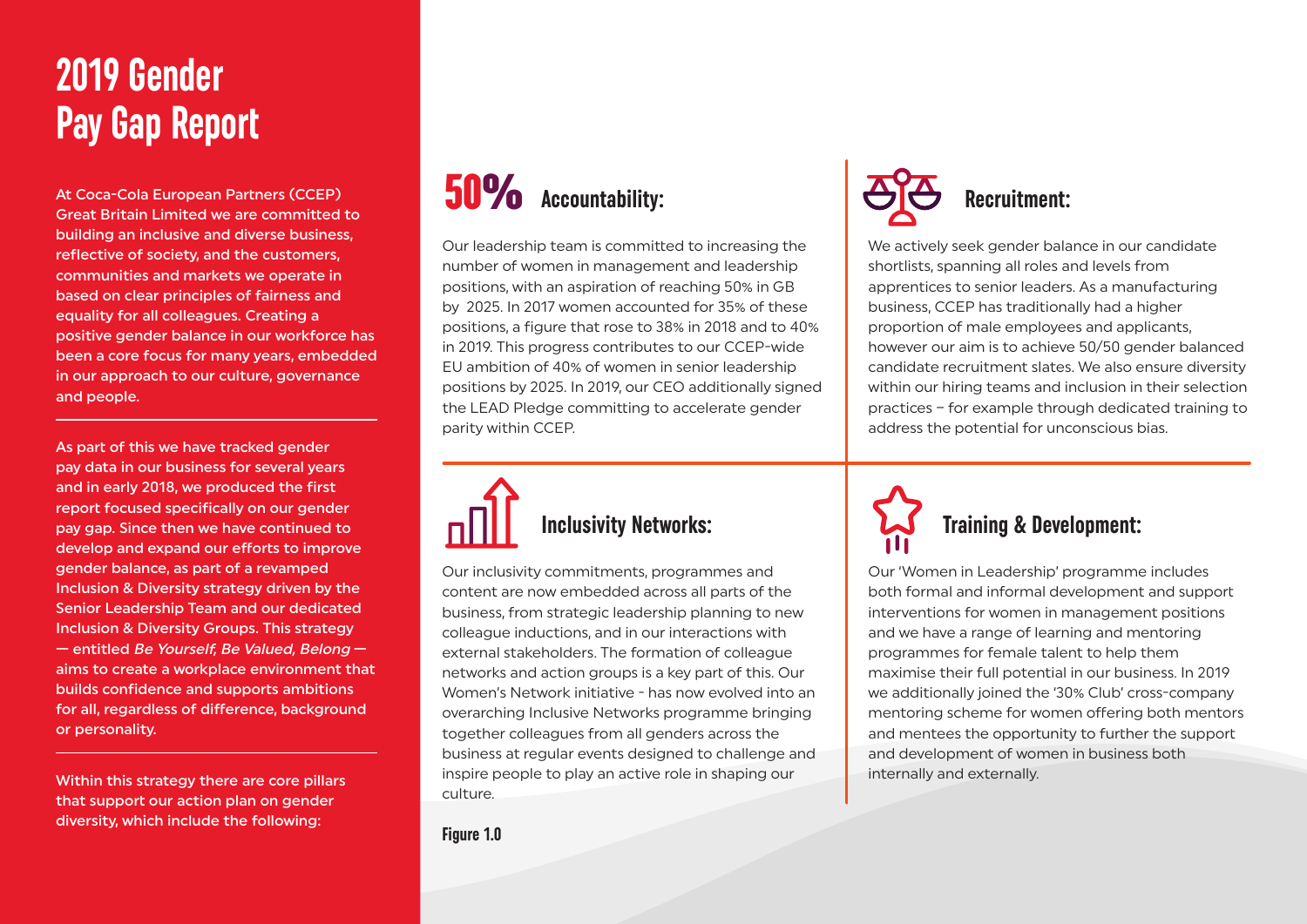### **Our Gender Pay Gap Data**

Under UK legislation that came into force in April 2017, businesses with more than 250 employees were required to publish data about their gender pay gap by April 2018, and annually following this. This report reflects the calculations required under this UK legislation for Coca-Cola European Partners (CCEP) Great Britain Limited.

The gender pay gap relates to differences in average male and female pay within an organisation and does not compare the pay received by men and women for doing the same or equivalent work (known as equal pay). At CCEP we do not believe we have equal pay issues for those carrying out the same or comparable work.

In Great Britain, we make, sell and deliver some of the country's best-selling soft drinks brands. We are a large local employer and our roots are firmly based within the communities in which we do business. We employ people across England. Scotland and Wales in manufacturing sites, distribution depots and offices, as well as having a significant national fieldbased and home-based salesforce.

**We have continued to track the gender pay gap data for Coca-Cola European Partners (CCEP) Great Britain Limited in line with the government regulations first launched in 2017, and based on this methodology the headline figures for 2019 are listed below:** 

|               | <b>Gender Pay Gap (%)</b> | <b>Gender Bonus Pay Gap (%)</b> |
|---------------|---------------------------|---------------------------------|
| <b>Median</b> | YT.                       | <b>737</b>                      |
| Mean          | 0.8                       |                                 |

**Figure 2.0** Figures as of 5th April 2019

A positive percentage figure represents female employees having lower pay or bonuses than male employees. A negative percentage figure represents female employees having higher pay or bonuses than male employees. **Mean** is commonly known as "average"; the **mean** gender pay gap is the difference in the average hourly pay for female employees within a company compared to that of male employees. **Median** represents the middle point of a population; in the case

of gender pay gap, the **median** pay gap is the difference between the hourly pay rate for the 'middle woman' compared to that of the 'middle man' if you separately lined up all the women in a company and all the men. Statisticians prefer to use **median** data to find the average gender pay gap because this data point is not affected by extreme values such as changes in the earnings of small numbers of high earners.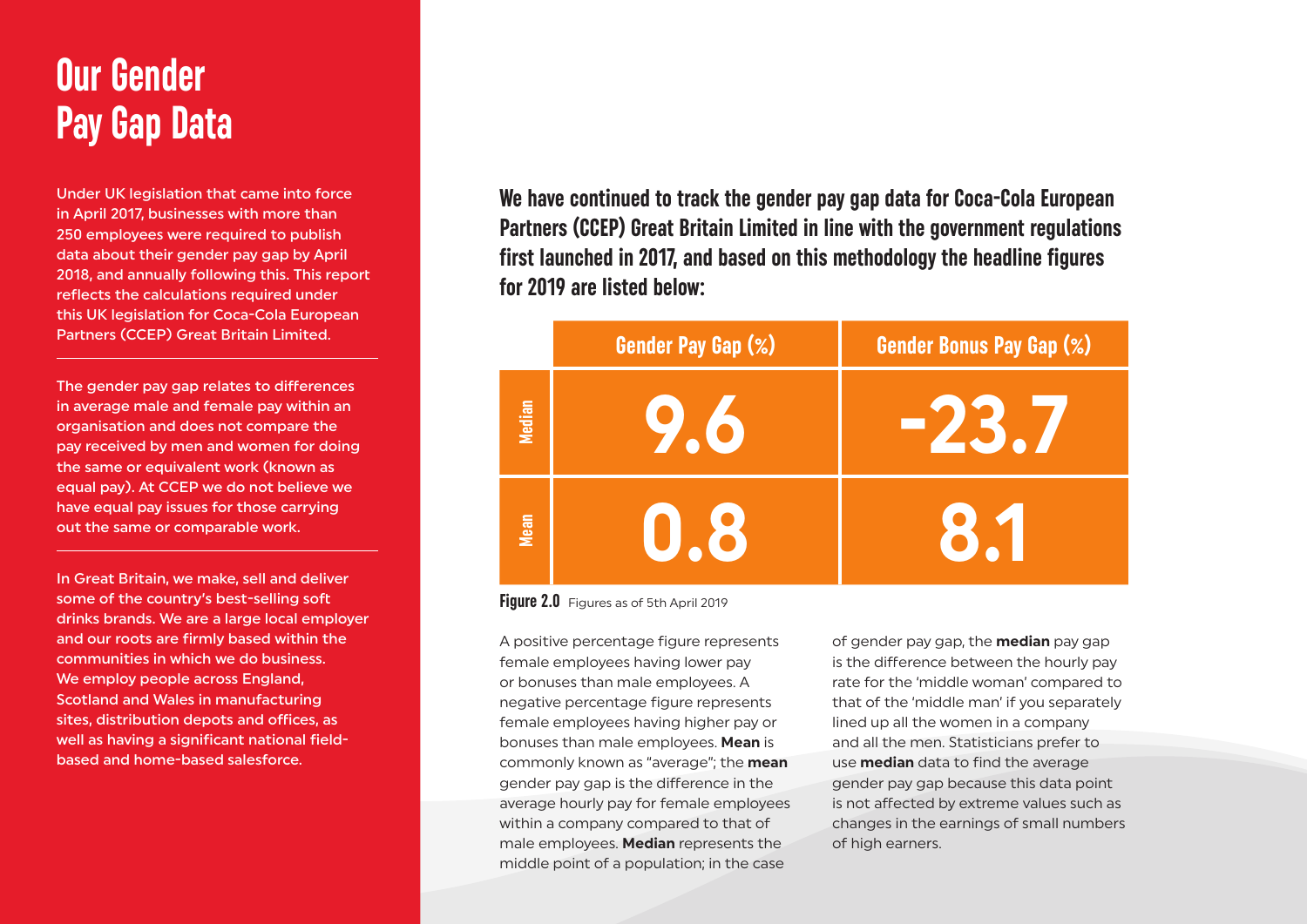### **What does our data tell us?**

Our overall data for 2019 indicates, with regards to our gender pay gap, the headline figure for the overall gender pay gap in our workforce reducing from 10.7 per cent as of 5th April 2017 to 8.9 per cent as of 5th April 2018 and shows at 9.6 per cent as of 5th April 2019 – based on the median figure.

When looking at gender pay gaps, statisticians such as the Office for National Statistics prefer to analyse median data points because these are not impacted as much by outlying values, such as the earnings of small numbers of very senior leaders. Bonus payments under these regulations include stock awards at Director levels. The mean gender bonus gap shows a figure of 8.1 per cent in favour of male colleagues, however this is a significant reduction from the figure of 29.1 per cent recorded as of 5th April 2018. The median figure reveals that our female colleagues earned a 23.7 per cent higher bonus on average than male colleagues.

#### As with the analysis of our data, we have deduced that our median gender pay gap of 9.6 per cent recorded as of 5th April 2019 arises from two key factors:

- Fewer women hold the most senior positions within our business in Great Britain at our Vice President and Director level of management and within some of our specialist corporate functions
- We employ more men than women in our manufacturing operations and this is where we have a significant number of highly technical and shift-based roles which attract a pay premium

#### **WHAT IS UNEQUAL PAY?**

Unequal pay is where men and women receive different pay for carrying out the same or comparable work.



At CCEP we do not believe we have equal pay issues.

We believe that the main changes shown between the 2018 and the 2019 data - can be attributed in part to the following factors:

- A slight increase in males residing in the upper pay quartile, at the specific time period reported, which rose by 0.2 per cent – see figure 4.0
- Whilst building a higher representation of females in leadership and management roles in 2019 – rising from 38% in 2018 to 40% in 2019, the more senior roles remain held by more men than women. Our increase in gender balance within our management levels provides a good future talent pipeline and shows encouraging progress as we build towards our aspiration of increasing this toward 50% in GB by 2025, as indicated in Figure 1.0

### **The proportion of female and male CCEP GB employees receiving a bonus payment:**

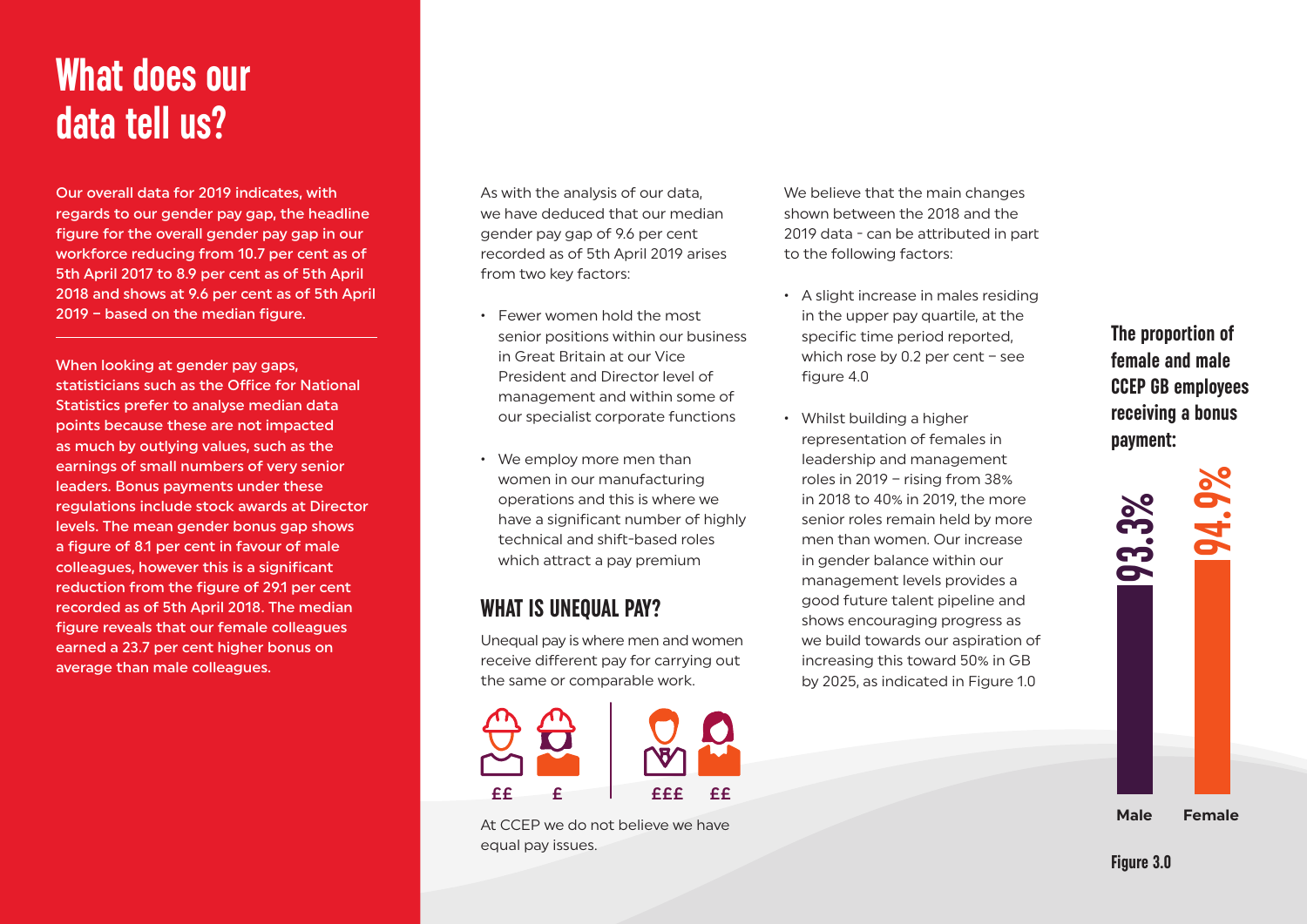**The proportion of female and male employees in each pay quartile:**



Quartiles represent the pay rates from the lowest to the highest for our GB employees, split into four equal sized groups. These graphs show the percentage of men and women in each quartile.

**Female and male employees by business area\***

**Corporate functions (administration, corporate strategy, finance, people & culture, business process & technology, legal and communications)**